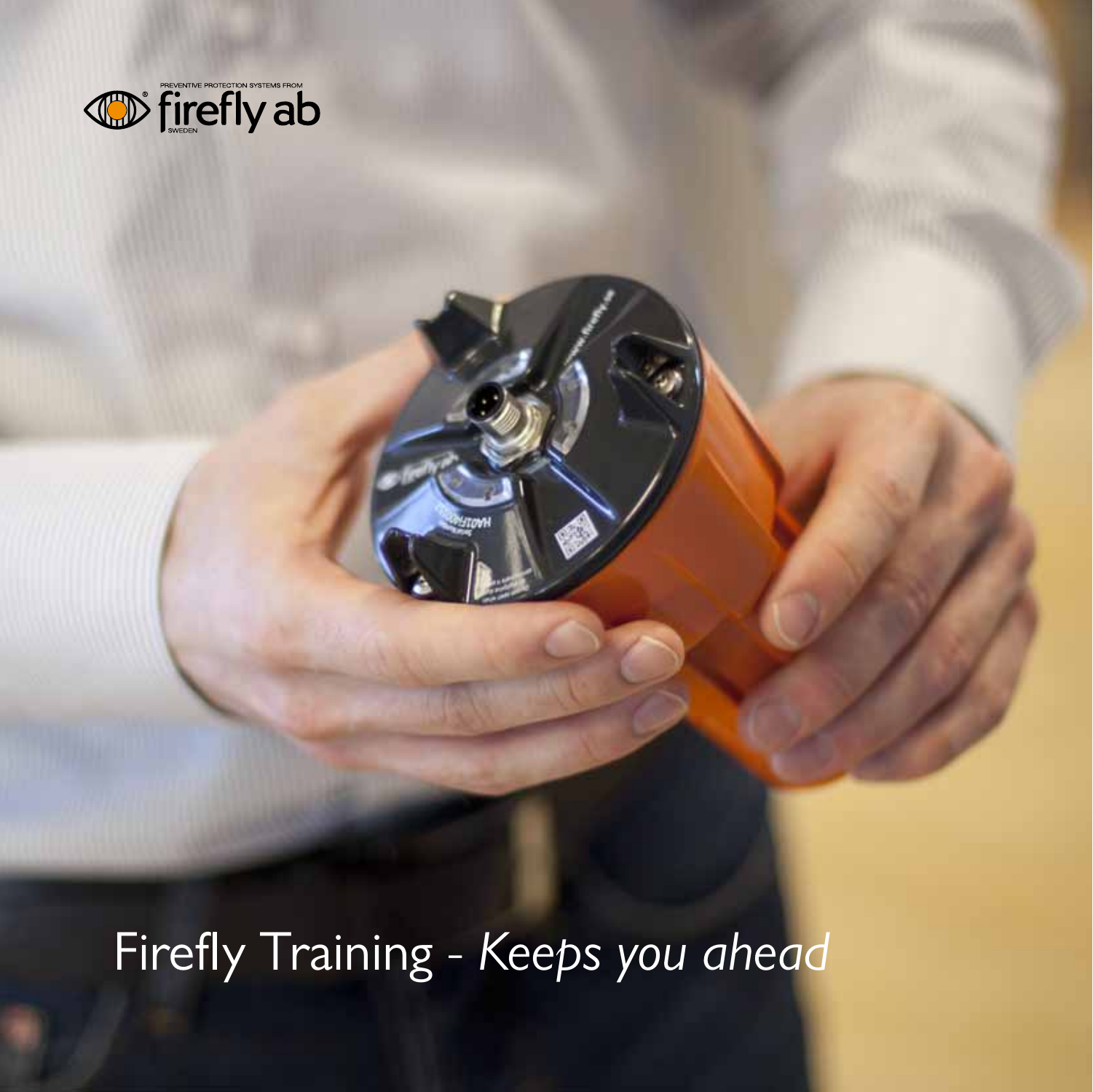

# Purpose

The purpose of a Firefly training is to increase knowledge of your Firefly system and how to perform maintenance on your equipment. A Firefly training also covers basic fire and explosion fundamentals and provides insight into industrial risk management.

A Firefly training will keep you up to date on your Firefly system, ensuring that you are educated in maintenance and risk management at your production site.

## Firefly offers

#### *In-class training*

Firefly offers a range of in-class trainings providing an opportunity to exchange knowledge in an interactive environment through both lectures and practical exercises. We also offer industry oriented trainings with topics of interest specific to your area of operation and Firefly system.

#### *On-site training*

Regardless of your location in the world, Firefly also offers trainings to be held at your site. These trainings can be customized depending on your specific needs.

#### Description

A Firefly training is held by Firefly's Service and Risk Engineers and implemented in the form of lectures and practical exercises.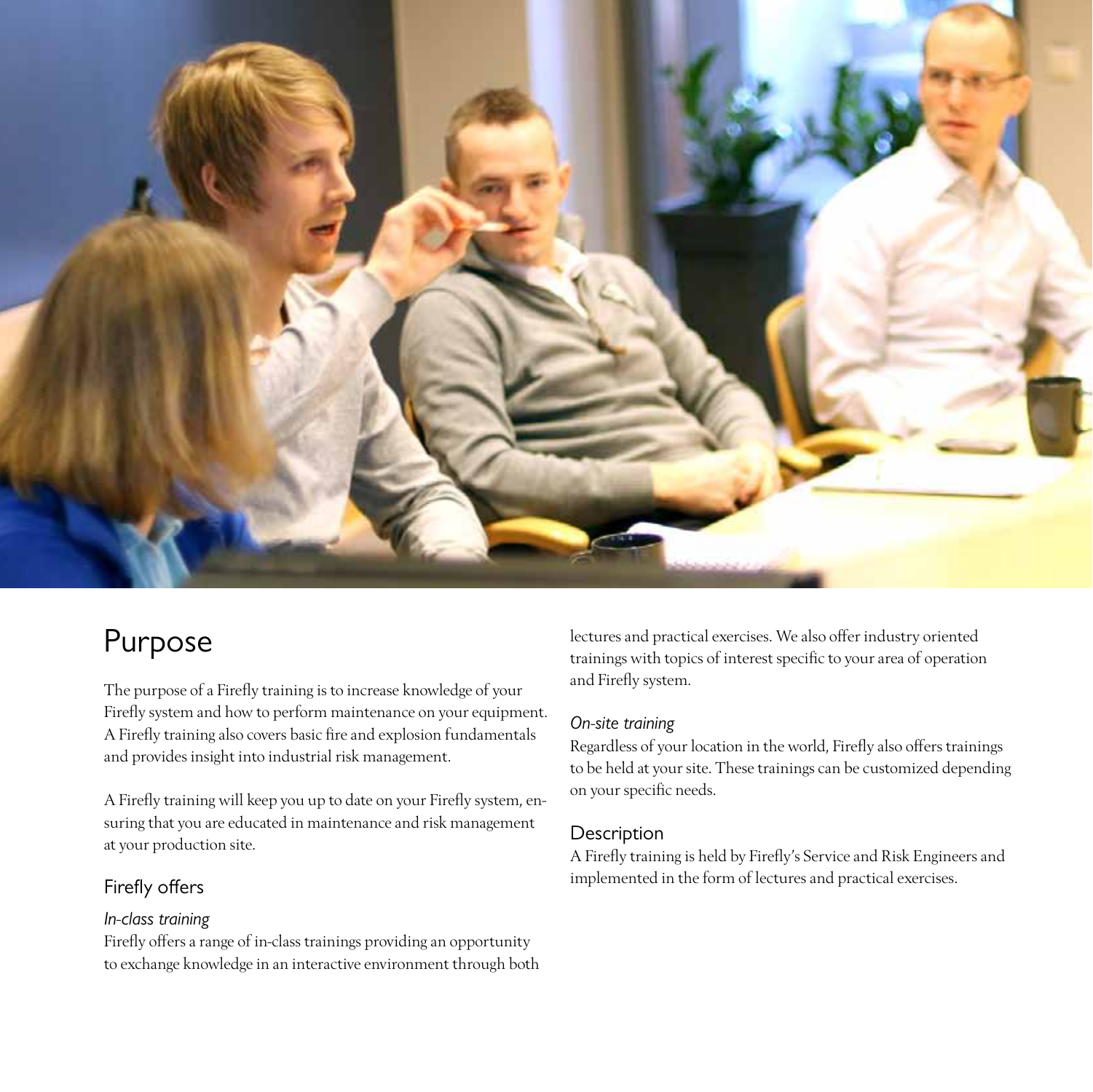

### Content

- • Risk and explosion fundamentals
- • Firefly fire preventive system and functions
- • Operation of system
- • Maintenance
- • Control of functions
- Documentation

## Duration

The duration of a Firefly in-class training is 2 days. The duration of a Firefly on-site training is a minimum of ½ day up to several days, depending on content and your specific needs.

# Information & Pricing

A Firefly training is interactive and the number of participants per course is therefore limited.

For pricing and scheduling of your tailored training, please contact Firefly's Training Team: training@firefly.se

# About Firefly

Firefly is a Swedish company that provides spark detection and industrial fire protection systems to the worldwide process industry. Founded in 1973, Firefly has specialized in creating customer adapted system solutions of the highest technical standards and quality.

Firefly owns more than 40 patents, creating a unique portfolio of innovative products and system solutions. The company holds international approvals on its products and is noted on the OMX/ NASDAQ First North Exchange in Stockholm, Sweden.

*Firefly - Keeps you in production*